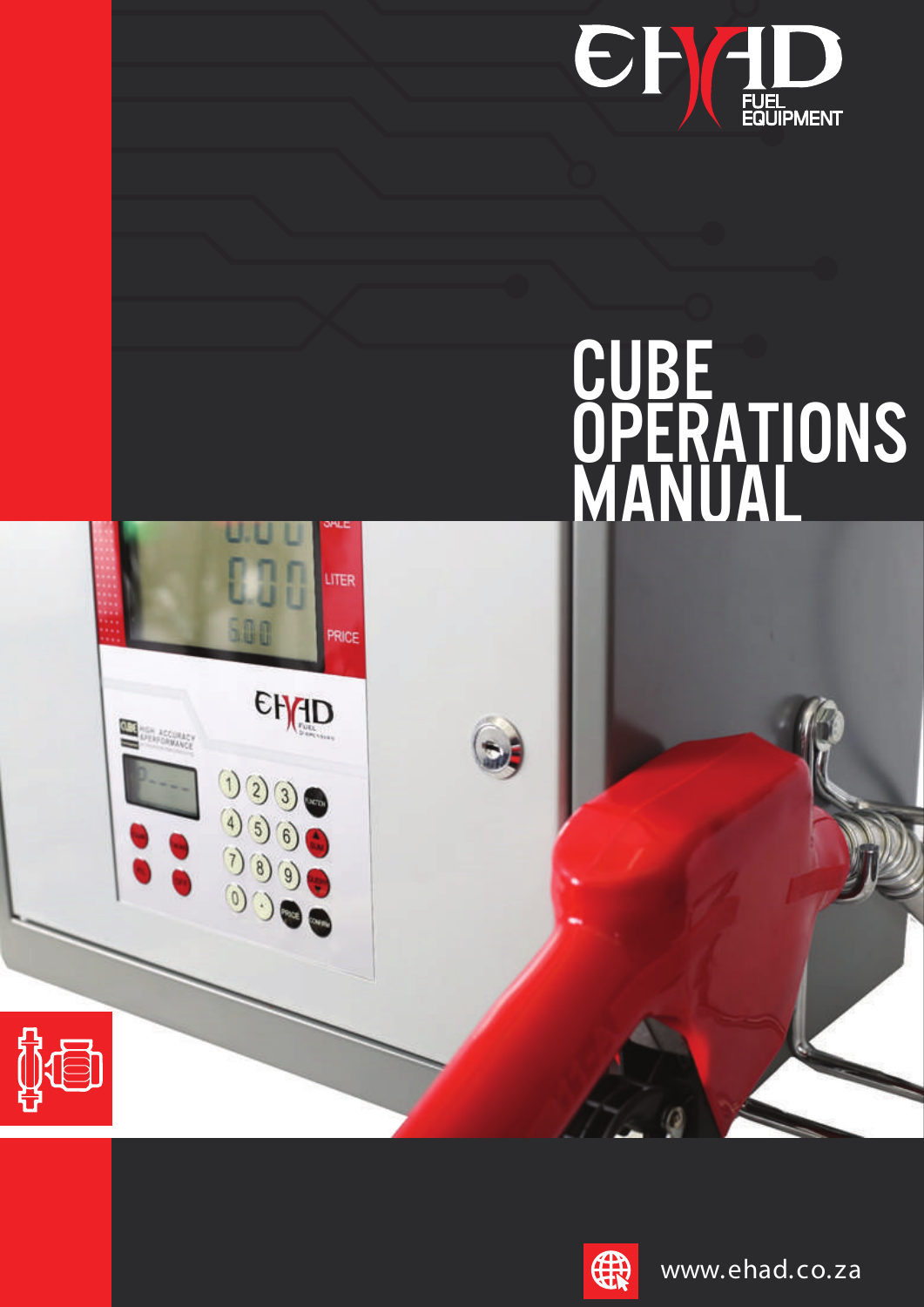# FUEL DISPENSER **C UBE Operation Manual**

#### Summary: **01**

Cube - series fuel dispenser , using the optimal CPU processing technology ,high precision oval gear flow meter and a large LCD screen display, with favored features of accurate measurement, feature-rich, high reliability, easy use, simple maintenance and so on. If the power fails, important data such as related transaction records and information can be effectively retained; providing three refueling method such as fixed quantity, fixed amount, non-quantitative.

### Technical specification: **02**

| Flow rate: 20-60L/MIN                                                         | Voltage: AC220V±15% 50HZ |
|-------------------------------------------------------------------------------|--------------------------|
| Accuracy: ±0.5%                                                               | AC110V±15% 60HZ          |
| Noise:80dB(A)                                                                 | <b>DC12V/24V</b>         |
| Accout range: 0-9999999999.99                                                 |                          |
| Price Range: 0.01-99.99                                                       |                          |
| Environmental adaptability: temperature -20 $\degree$ $\degree$ +60 $\degree$ |                          |
| Relative humidity:45%~75%                                                     |                          |
| Atmospheric pressure:86-106Kpa                                                |                          |

# **03** Fuel Dispenser Structure:

Cube series fuel dispenser including AC / DC vane pumps, filters, flow meters, explosion-proof solenoid valves, relays, CPU circuit board, oil hose, corrugated pipe , LCD display, connectors, auto shut-off oil gun and control parts.

# **04** Operation Principle



Open the oil nozzle---motor driven pump operating, the fuel through the filter and the debris of the fuel were filtered, and then fuel through the flow meter, solenoid valve, and finally through the nozzle to the tanker. When fuel flows through the meter, the sensor drive pulse signal, CPU pick up the signal then counts and displays, to ensure accurate measurement.

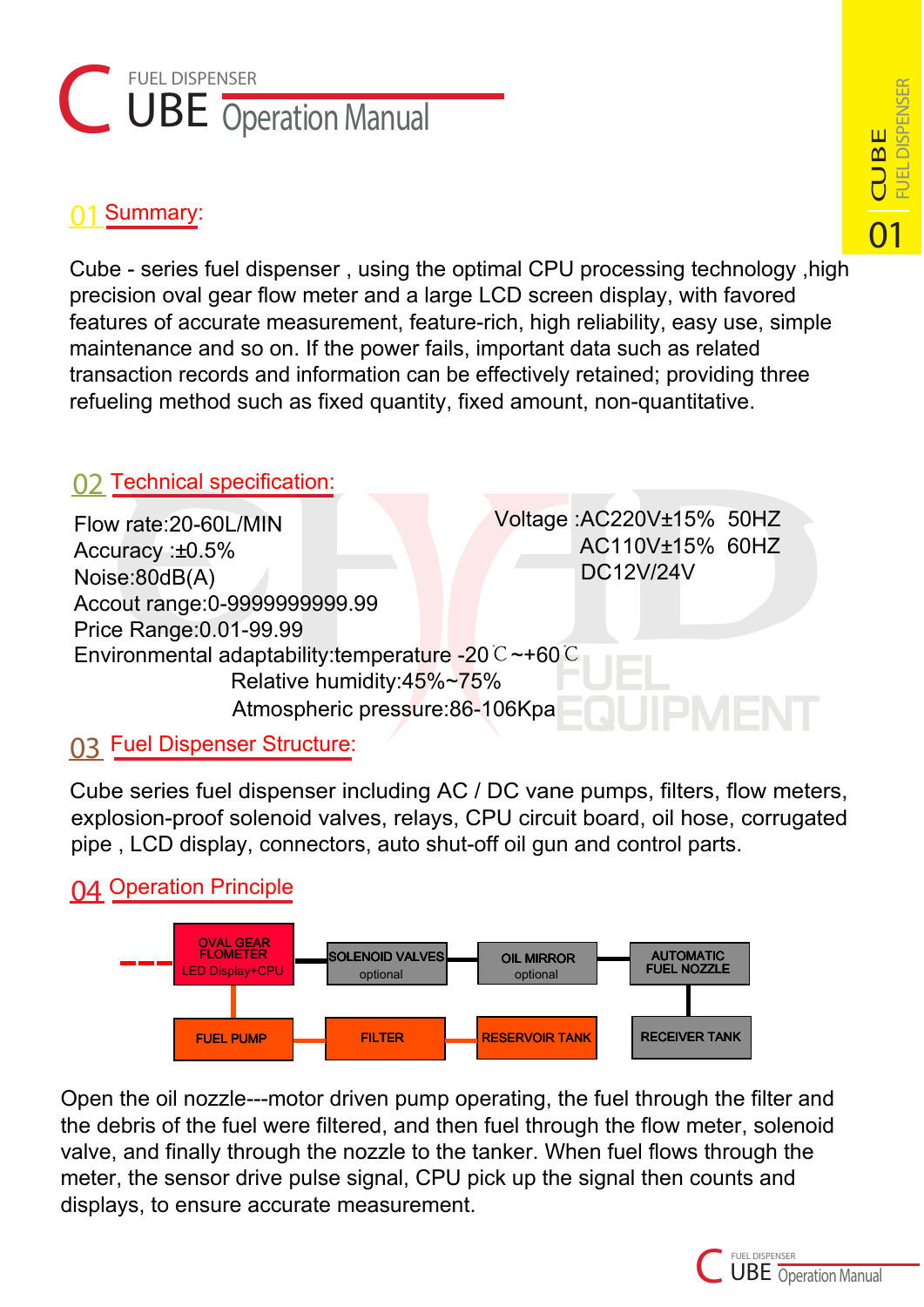

#### PUMP MACHINE DESCRIPTION

It's a self-priming, volumetric, rotating vane pump, equipped with by-pass valve. Motor is a Single-phase or three-phase, 2 or 4 pole, asynchronous induction motor, enclosed type ( IP44) with self-ventilated,directly flanged on pump.

Also you can choose the DC pump, The DC pump is also the self priming diesel fuel transfer pump---only suitable with diesel or biodiesel, kerosene, the flowrate can be 35-70L/min, 1 inch BSP/NPT inlet & outlet ports, available with horizontal or vertical ports, direct drive vane pumping unit with bypass valve,On/Off switch and carry handle, with hose barb inlet/outlet ports and strainer.

\*Shown as the AC pump, for more information about the DC 12/24V pump please contact us\*



**02KOEO** 

**CU B**

**E**

**FUELDISPENSE**

**R**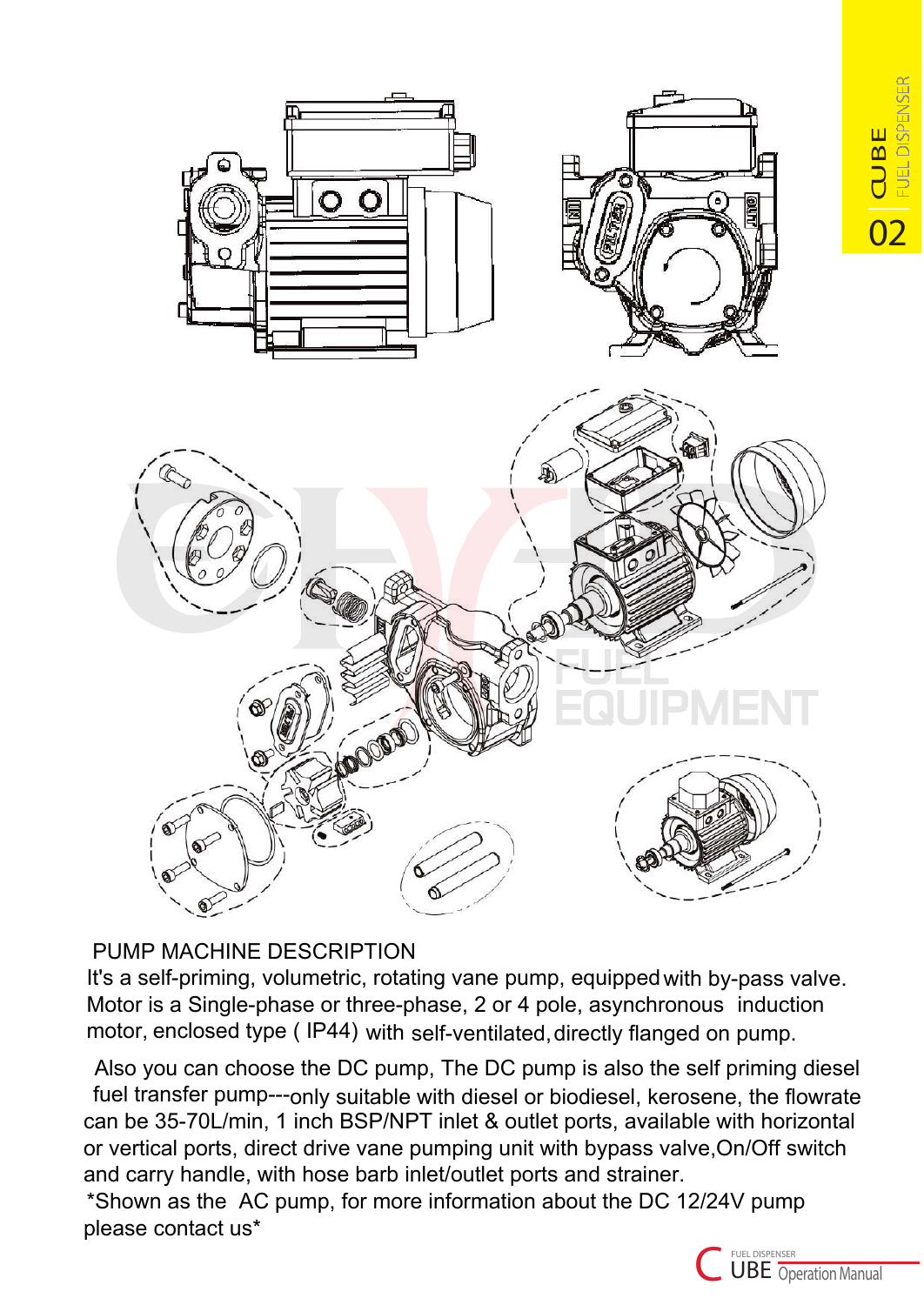#### **06** MAIN PARTS OF METER

When fluid passes through the meter, the rotos turn, as shown above. The magnets which are located in the rotos will pass across the pulser circuit board which is containing either reed switches or hall effect sensors. A signal is then sent by the Pulse Circuit Board (PCB) to the relevant LC display or receiving instrument.



1 Meter Body 1" (Aluminium)

- 2 "O" Ring
- 3 Rotors Stainless Steel or PP
- 4 Meter Cap (Aluminium)
- 5 PCB ( 1 Reed Switch & 1 Hall Effect Sensor)
- 6 PCB Board Screws
- 7 Meter Cap Screws (Standard)
- 8 Pulser Cap Gasket
- 9 Pulser Cap (Aluminium) 20mm Conduit
- Thread 10 Pulser Cap Screw (Stainless Steel)



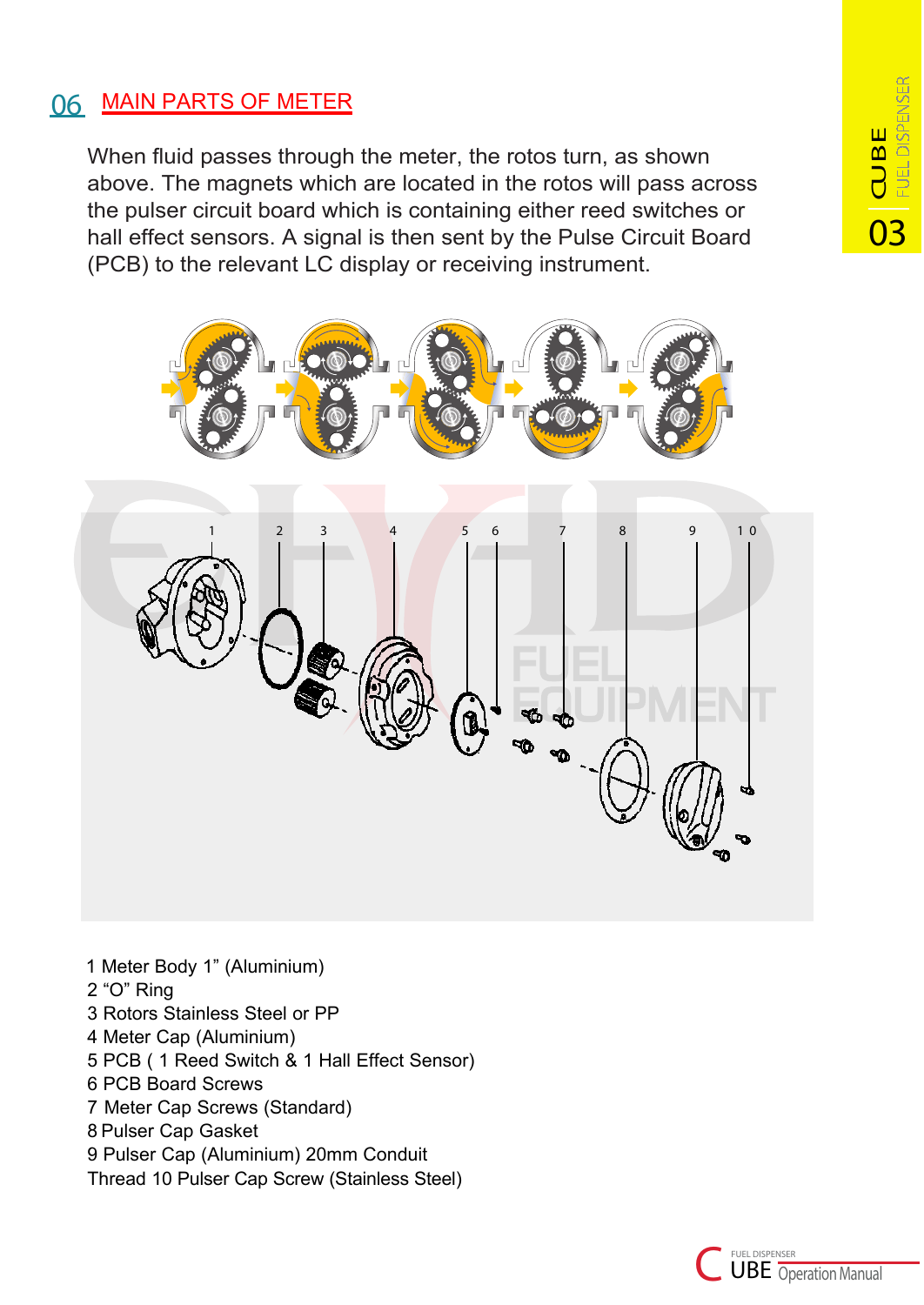#### **07** MAIN PARTS OF CONTROL BOARD

**YM-FCL5122 tanker Operating Instructions Version: V0.1 Make: 2015-09-17 One: System Appearance**



#### II: Functional Overview

YM-FCL5122 tanker control board using high-performance CPU, modular design, its main feature is fully functional, simple, clear interface, easy operation. Main functions and features are as follows:

1. LCD displays show the amount and volume.



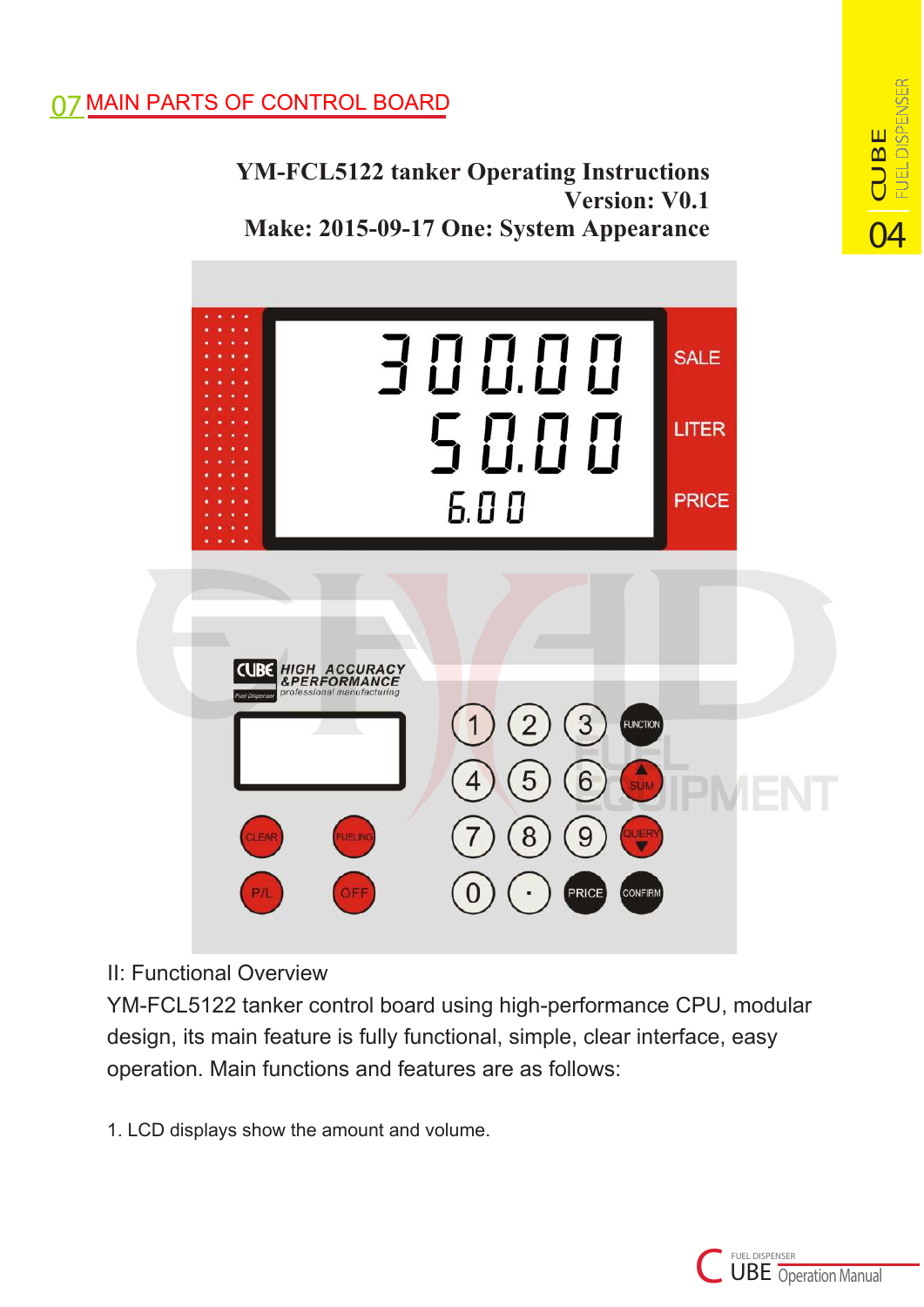2. LCD screen display power to maintain and keep longer than five minutes.

3. The pulse weight can be calibrated at any time depending on the base table to enhance the measurement accuracy.

4. Refueling according to user needs and quantitative quotas.

5. The current amount of fuel, total amount of fuel, the amount of power to maintain the unit price, the current amount of fuel and the accumulated amount of fuel can be manually cleared.

#### Two: the basic functions and operating instructions

1. Open the tanker power, the buzzer sounds loudly, tanker into standby mode, the LCD display fuel data before the last power-down.



Three: refueling operation

- 1. When the keyboard is displayed any refueling [P----] or [L----], press the [Reset] key to clear the last refueling data. Press [Start] button, the pump then begin to work, put the gun refueling, press [Stop] key, the pump stops working, refueling finished, displays the current actual amount of fuel and the amount.
- 2. Fixed refueling Press [P / L] key until the keyboard and display [P----], enter the amount you want to refueling, assuming that the input \$350 , the keyboard is displayed as [P 350], if you enter the amount of the error, press [P / L] key, the keyboard and display [P -

- - - -], waiting for the next refueling quotas or arbitrary refueling. - - -], re-enter the amount. Press [Cleared] key, the current amount and the oil is cleared, press [Start] button, the pump begin to work, put the gun refueling. When reaching the set amount, the oil pump stops working, refueling end, the keyboard display reverts to [P

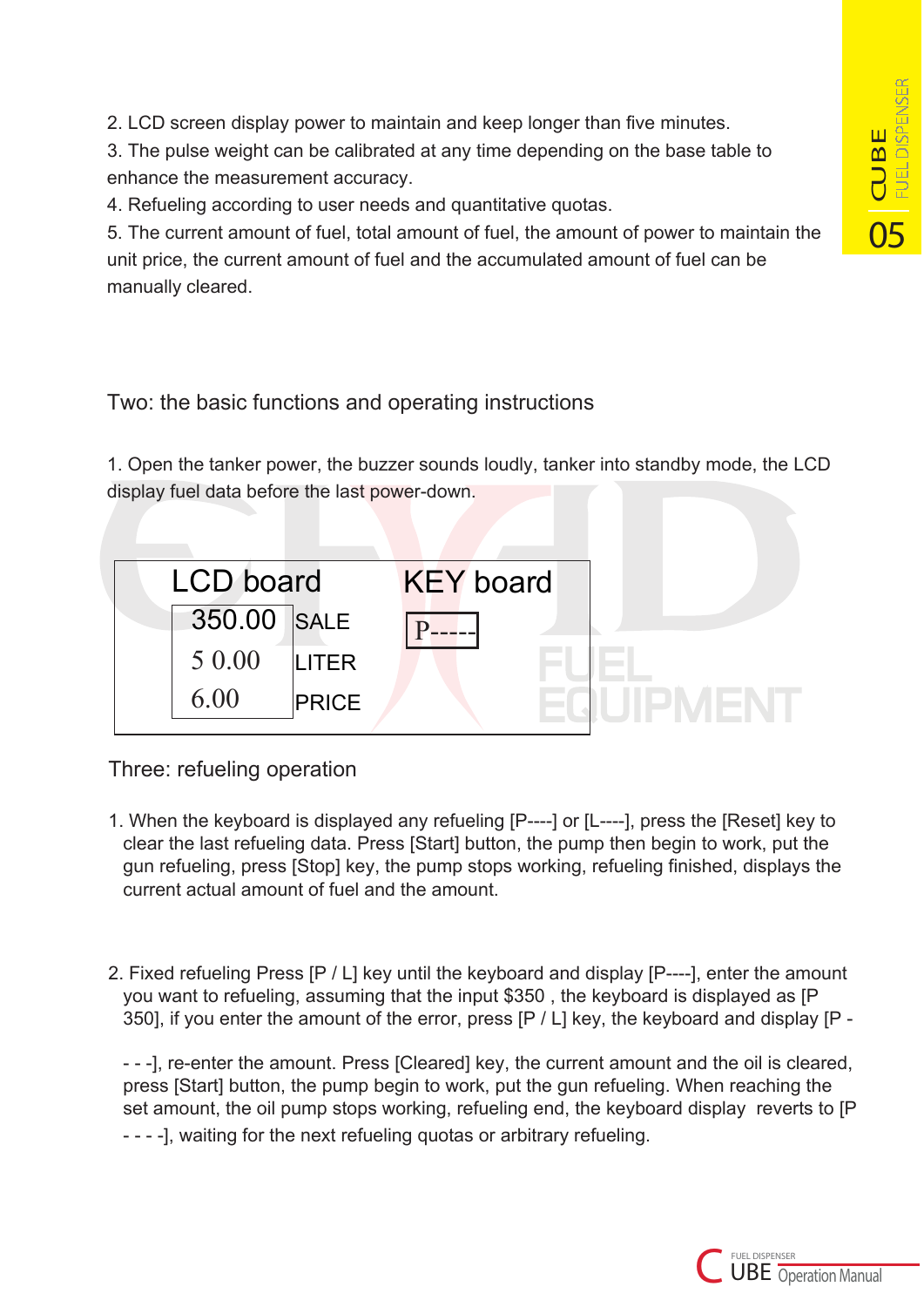3. Quantitative refueling Press [P / L] key until the keypad displays [L - - - -] fuel, enter the desired refueling, assuming that the input 25L, a keyboard is displayed as [L 25], if you enter the wrong fuel, Press [P / L] key, keyboard and display [L----], reenter the oil. Press [Cleared]

key, the current amount and the oil is cleared, press [Start] button, the pump begin to work, put the gun refueling. When the oil reaches the set, the pump stops working, come the end, the keyboard display reverts to [L----], a quantitative wait for the next refueling refueling or arbitrary.

4. Secondary quotas or quantitative refueling during refueling, if the amount of fuel does not meet the needs of users, or you can enter new amounts of oil again for the second refueling. But the value entered must be greater than the current display value, otherwise it is impossible to achieve operation. When refueling fixed to \$138.80 , refueling gun jump the gun, as shown below:

In this case the user wants added to \$140 , according to the [P / L] key until the keyboard and display [P----], enter the amount of fuel you want, then press the [Start] key, re-fueling, when refueling when the amount reaches the \$140 , the pump stops working, come over. Keyboard display reverts to

[P----], waiting for the next quota refueling.

23.13

6.00

 $138.80$  SALE  $p_{--}$ 

SALE

LCD board KEY board

PRICE

LITER

Secondary and secondary quantitative quotas refuel refueling similar secondary quantitative refueling, press [P / L] key until the keypad displays [L----], enter the desired amount of oil fuel.

5. Clear

In stop mode, press [cleared] key, the current amount and the amount of oil to be cleared.

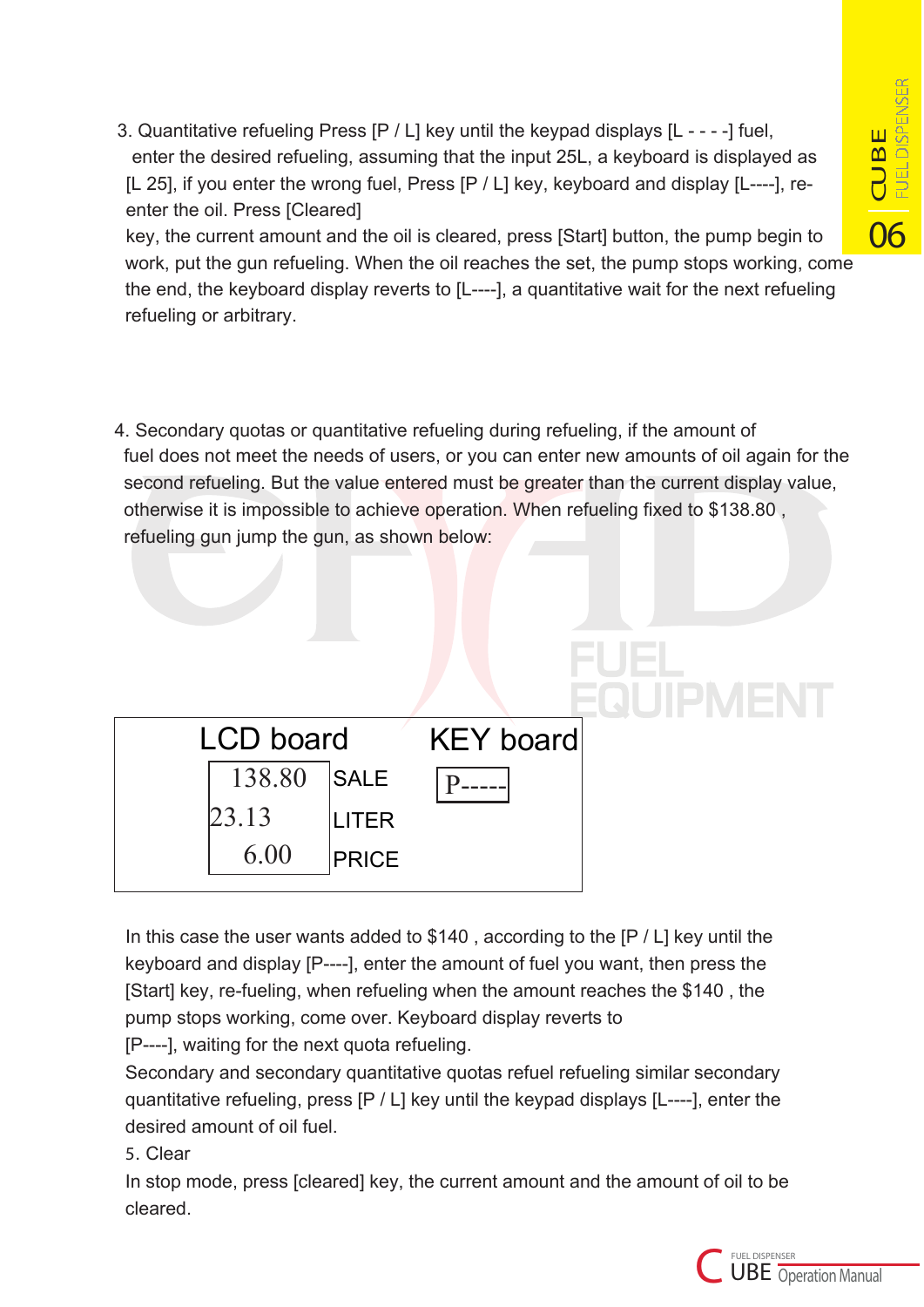Notes: In the press [Start] before key, as needed to determine whether the need to press the [Reset] button to clear the current amount and the amount of fuel.

#### 6. Rounding function

At any time during refueling refueling mode, as shown below, to \$138.80 refueling or 23.13 liters, refueling gun jump the gun.



Press [rounding / \*] key once, the keyboard appears as [P 139], according to one dollar for the unit rounding. Press [rounding / \*] key twice, the keyboard is displayed as

[P 140], press \$5 units of rounding. Press [rounding / \*] key three times, the keypad is displayed as [L 24], press 1 liters rounding. Press

[Rounding / \*] key four times, the keyboard is displayed as [L 25], press 5 liters rounding. Press [rounded / \*] key will turn these functions cycle. Reopen oil gun After setting refueling, when the fuel to the set value, the pump stops working.

Note: rounding press 1L, 5L, \$1 ,\$ 5 display P as a unit, a keyboard board, is the amount rounding. Keyboard panel display L, as oil rounding.

If (amount / oil) rounding value greater than rounding range, automatic switching any refueling mode without rounding.

Rounding function is valid only in any mode during refueling.

7. Automatic shut pump refueling process, if not detected flow rate, the pump is automatically shut after 20S. Automatic shut pump, press [Start], pumps start working, continue to the last state to refuel.

#### Four: query operation

1. Query total cumulative flow and totalized flow classes

In standby mode, press the [cumulative] button once, and fuel amount display area classes cumulative flow value, unit price display area [R\_tol], press [cumulative] key twice, and the amount of fuel display shows the total accumulated flow value, unit price display area [tol]. Press [Enter] / [Stop] to return to standby mode.

The total cumulative flow / class Accumulated flow display range:

1) less than 9999.99, the amount of area is not displayed, fuel oil area displays the corresponding value

2) is greater than 9999.99, for example: 129997.98L, the amount of display area 12, the oil area displays 9997.98

3) greater than 9,999,999,999.99, automatically cleared

2. Query history refueling amount / oil recorded in the standby mode, press the [complex was] key, the unit price display shows the history of the number (1-100), you can query the history of 100 groups refueling. Amount and Fuel display area corresponding to the

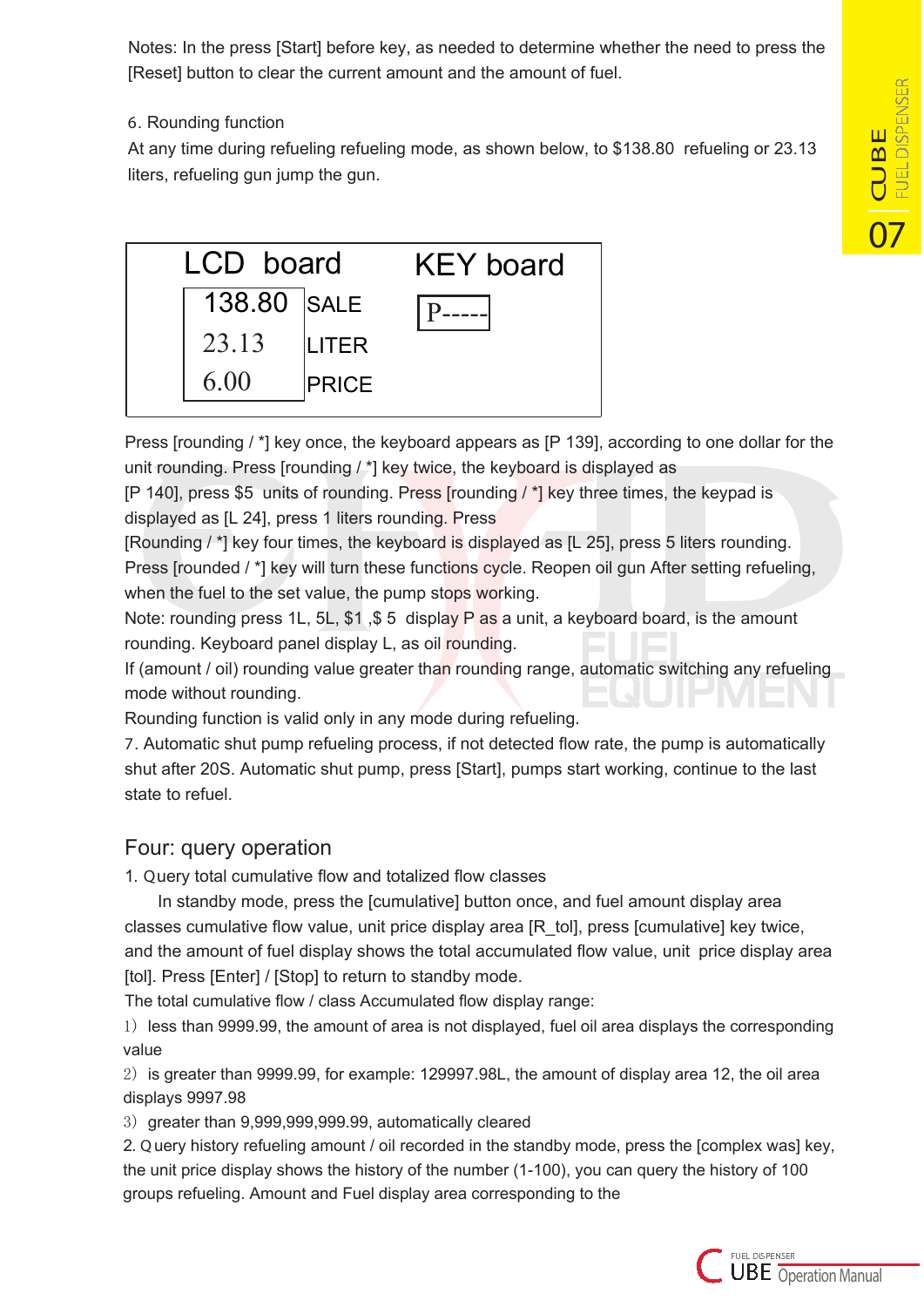**08**<br> **CUBE**<br> **ELE**<br> **RIFIDISPE FUELDISPENSE R CU B E**

number of historical values. Press [complex was] key, history record number plus one. Press [cumulative] key, history number minus one. Price display area [--1], the amount corresponding to the display area and the amount of oil on the display once the record value, unit price display area [-52], the amount and value of oil display record 52nd corresponding area is displayed, press [ OK] / [Stop] to return to standby.

#### Five: setting operation

1. Price setting standby mode, the unit price the highest level press [Unit] key, priced LCD display flashes, enter single value you want to set, press the [ENTER] key to end the unit price is set, then the unit price of LCD displays Price changed value set.

In the setting process, press the [cumulative] button, the flashing digit forward displacement. Press [complex was] key, blinking digit backward shift.

Price setting range: 0.01 to 99.99.

Note: Price set another entry method, in the standby mode, press [function] key, the middle two horizontal oil LCD flashes, press the number

[1] key, press the [ENTER] key to enter the unit price, the operation above.

When the display interface unit price is set as follows:



#### 2. E rror coefficient setting

2.1 In standby mode, press [function] key, the amount of LCD display [----], fuel LCD display [----], the middle two horizontal flashing. Press the number

[9] key, then press the [ENTER] key to enter the error coefficient setting mode, the display changes to the following states.

The highest bit keyboard display flashes.



2.2 Enter a new error coefficients, press [ENTER] key to save and exit coefficient, press [stop] key to restore the previous settings coefficient and exit.

- 2.3 error coefficient Setting range: 0.1000-9.9999
- 2.4 error coefficient setting Description

 Error coefficient for correcting LCD display value of oil provided with the error value between the actual amount of oil.

[Error coefficient] = [actual oil provide value] / [LCD displays the value of oil]

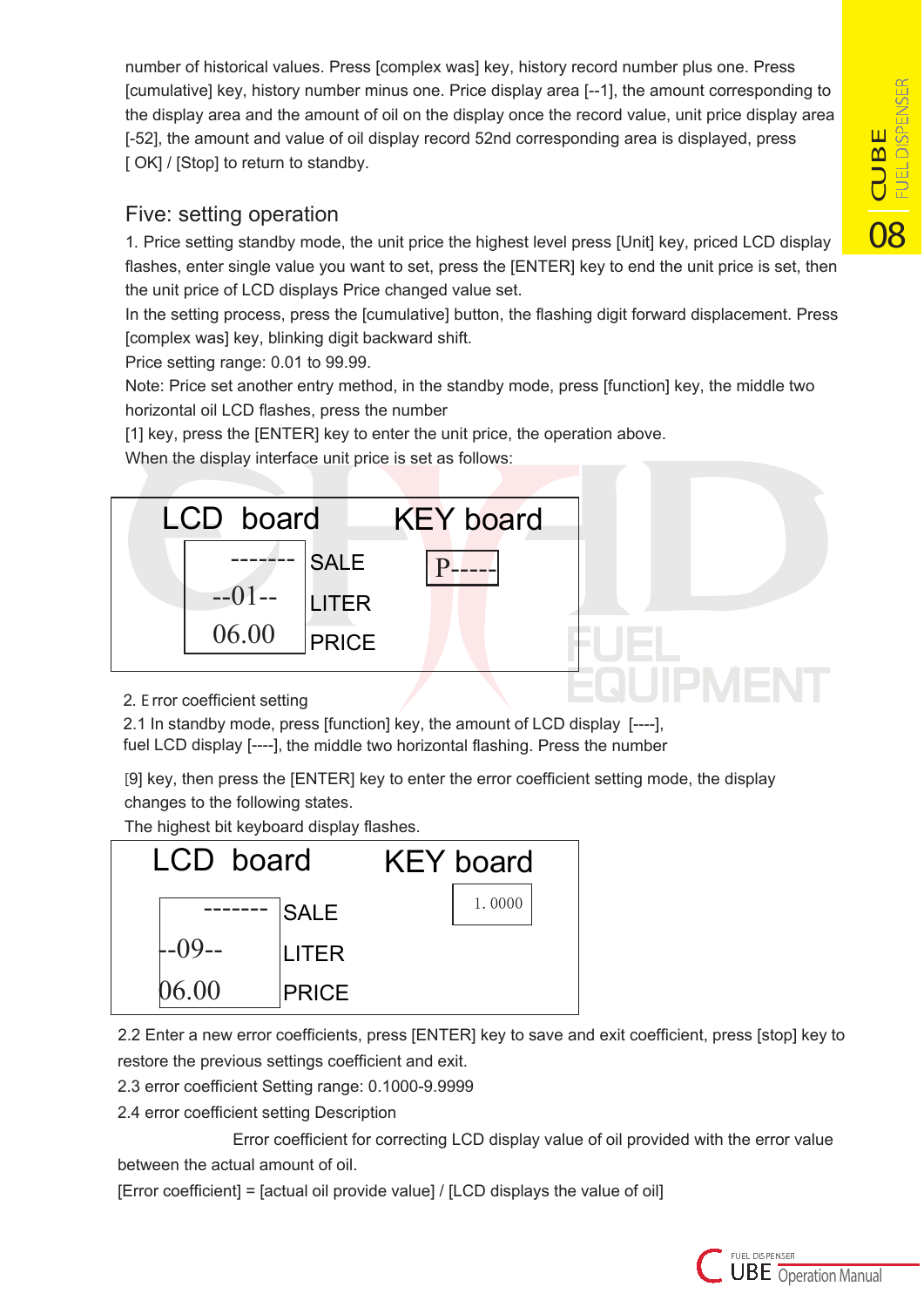[Error coefficient newly set] = [old error factor] X [error coefficient] Before the error coefficient setting, please write down the [old error factor], [old error coefficient] refers to the error coefficient values into the error coefficient is set, the keyboard LCD display. Eg. [old error factor] 1.0000

#### **[LCD displays the value of oil] is: 105 l [Actual oil provide value] as follows: 100 liters Then [error coefficient] = 100/105 ≈ 0.9524**

[New set of error coefficients] = [old error factor]  $X$  [error factor] = 1.0000  $X$  0.9524 = 0.9524

3. The system version number View

In standby mode, press [function] key, the amount of LCD display [- - - - - -], fuel LCD display [- - - - - -], the middle two horizontal flashing. Press the number [2] button, then press the [ENTER] key to enter the system version number to view the status.

Display changes to the following states:

Display panel display panel display keyboard

 $- 0.10$ 

] -------

06.00

--02--

Enter key to exit the system version number to view the status. Amount liter Price

[confirm] to exit.



#### 4. Pulse equivalent calibration

In standby mode, press [function] key, the amount of LCD display [----], fuel LCD

display [- - - - - -], the middle two horizontal flashing. Press the number [3] button, then press the [ENTER] key to enter the pulse equivalent calibration state, the display changes to the following condition.



**UIPMEN**